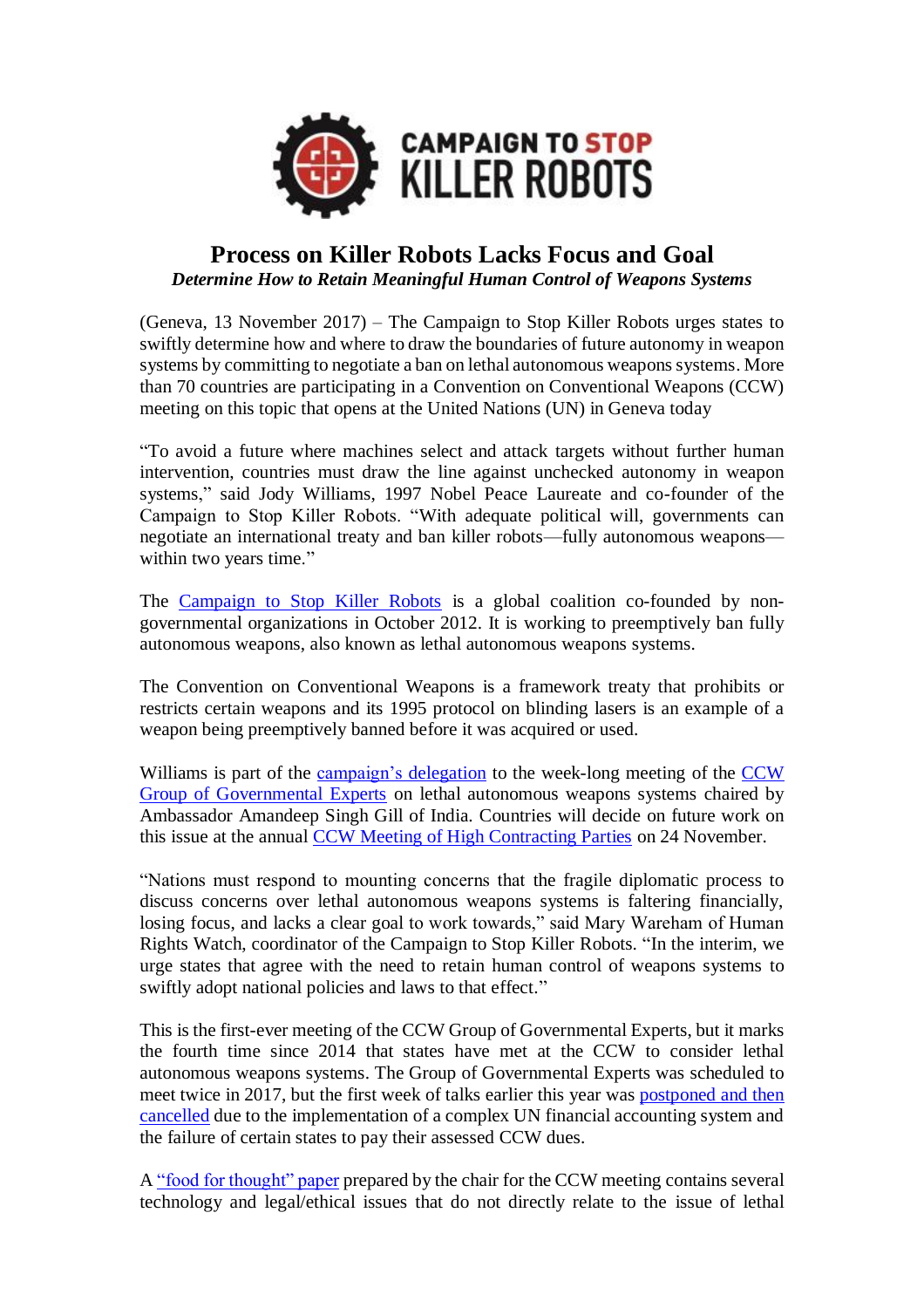autonomous weapons systems. The campaign believes that other mechanisms should be pursued to consider broader questions about artificial intelligence and its potential impact on society. Human rights considerations are missing from the [provisional](https://www.unog.ch/80256EDD006B8954/(httpAssets)/2F5362F7DB1EF1FDC12581D200555C9E/$file/PoW_Experts_GGEonLAWS.pdf)  [programme of work](https://www.unog.ch/80256EDD006B8954/(httpAssets)/2F5362F7DB1EF1FDC12581D200555C9E/$file/PoW_Experts_GGEonLAWS.pdf) and there appears to be insufficient time to consider proliferation and security concerns as well as the human control needed in future weapons systems.

"Instead of broadening this debate and losing focus, states should concentrate on fostering a shared political understanding of how and where to draw the necessary boundaries of autonomy in weapon systems," said Richard Moyes of Article 36.

Dozens of countries have affirmed the need to retain human control over the selection of targets and use of force. In a working paper issued for the GGE meeting, [Russia says,](https://www.unog.ch/80256EDD006B8954/(httpAssets)/2C67D752B299E6A7C12581D400661C98/$file/2017_GGEonLAWS_WP8_RussianFederation.pdf) "The overwhelming majority of States agree on the inadmissibility of loss of meaningful human control of such weapons systems."

Several autonomous weapons systems with various degrees of human control are currently in use by high-tech militaries including CCW states the US, China, Israel, South Korea, Russia, and the UK. The concern is that low-cost sensors and advances in artificial intelligence are making it increasingly practical to design weapons systems that would target and attack without any meaningful human control. If the trend towards autonomy continues, humans will start to fade out of the decision-making loop, first retaining only a limited oversight role, and then no role at all.

The Campaign to Stop Killer Robots fundamentally objects to permitting machines to take a human life on the battlefield or in policing, border control, and other circumstances. A total of [19 countries,](http://www.stopkillerrobots.org/wp-content/uploads/2013/03/KRC_CountryViews_May2017.pdf) now support the call to ban lethal autonomous weapons systems, including the Holy See, and more than two-dozen Nobel Peace Laureates. Last week, Williams highlighted the urgent need to prevent the development of killer robots at a [Vatican conference on disarmament](http://en.radiovaticana.va/news/2017/11/10/pope_addresses_disarmament_conference/1348154) attended by Pope Francis.

Many members of the artificial intelligence (AI) and robotics community have endorsed the call to ban lethal autonomous weapons systems. More than 137 founders and directors of AI and robotics companies from 28 countries [endorsed an open letter](https://www.cse.unsw.edu.au/~tw/ciair/open.pdf) in August 2017 demanding stronger UN action to "protect all of us" from the dangers posed by lethal autonomous weapons systems. This month, more than 120 Australian AI and robotics experts [urged Prime Minister Malcolm Turnbull](https://www.dropbox.com/sh/ujslcvq7224c1gw/AADADLoJV_NCbwcOsfI9n6wba?dl=0&preview=7+Nov+AI+Letter.pdf) to take a strong stand against lethal autonomous weapons systems, while more than 135 Canadian AI and robotics experts [appealed to Prime Minister Justin Trudeau](https://techlaw.uottawa.ca/bankillerai) to ban weapons systems that remove meaningful human control in the deployment of lethal force.

"The Campaign to Stop Killer Robots is not trying to stifle innovation in artificial intelligence and robotics and it does not wish to ban autonomous systems in the civilian or military world," said Noel Sharkey of the International Committee for Robot Arms Control (ICRAC). "Rather we see an urgent need to prevent automation of the critical functions for selecting targets and applying violent force without human deliberation and to ensure meaningful human control for every attack."

CCW delegates and UN Geneva-accredited media are invited to attend Campaign to Stop Killer Robots side event briefings on:

• [Monday, 13 November at 13:00 in Conference Room XXII,](http://www.stopkillerrobots.org/wp-content/uploads/2013/03/KRC_FlyerCCW_13Nov2017_REV.pdf) where campaigners will present new research and initiatives, including a new film.